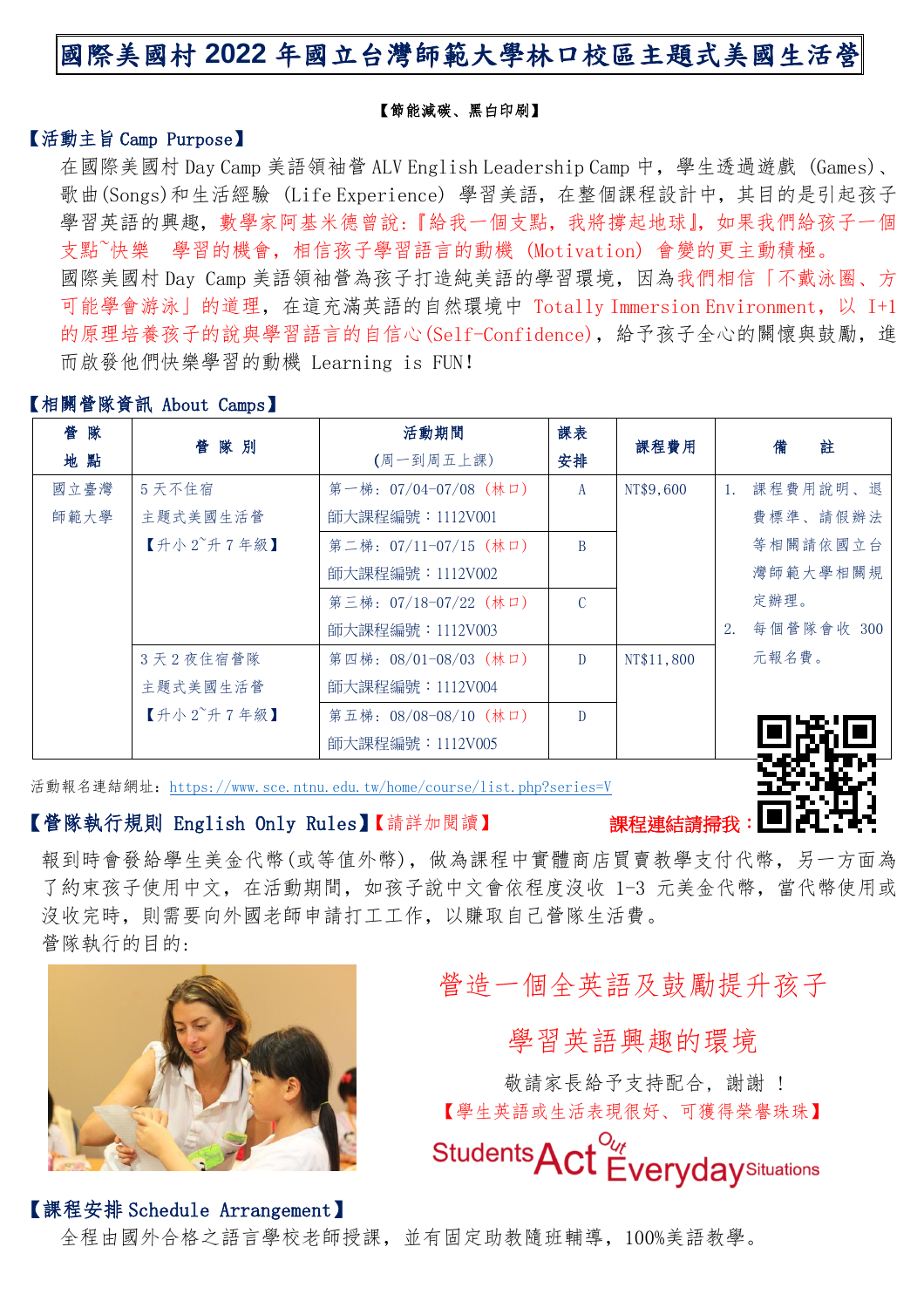## 【課程特色 Teaching Features】

- 1. 全程由國外合格之語言學校老師授課,並有助教加以隨班輔導。
- 2. 報到時先作分班考試,並依程度分級上課,每班 21-25 人。
- 3. 使用各國貨幣及旅行支票,模擬國外真實生活,將英語學習融入生活中。
- 4. 以 Care 方式關心和照顧學生,讓孩子學的開心,並對英語充滿興趣!
- 5. 活動時設立不同語言學習情境教室,讓學生能實際運用所學英語。

## 【學習特色 Learning Aspect】

活動與課程設計,採 BREM 教學策略:

- Be bold:將課程融於生活中,營造孩子勇於開口的環境。 Risk making a mistake:透過不同情境,讓孩子以溝通為主,不怕說錯。 Everyone makes mistakes:給予鼓勵,使孩子理解~說錯是語言學習的正常狀況。
- Mistakes help you learn:重覆不斷地練習,讓孩子學的更好!

## 【第一梯課程安排 Camp Schedule】<mark>課表 A</mark>

| Camp Day  | $1st$ Day                                                        | 2 <sup>nd</sup><br>Day                                           | $3^{\rm rd}$ Day   | $4^{\text{th}}$ Day   | $5^{\text{th}}$ Day |
|-----------|------------------------------------------------------------------|------------------------------------------------------------------|--------------------|-----------------------|---------------------|
| 教學主題      | 情境教學                                                             | 美國節慶                                                             | 自然與環保              | 情境教學                  | 機場模擬課程              |
| 0820-0900 | 報到、認識老師<br>Get Acquainted                                        | 基本單字發音與字彙<br>Pronunciation and Basic Vocabulary                  |                    |                       |                     |
| 0910-1000 | 分班測驗<br>Placement Test<br>& Games                                | 專業 ESL 分級美語教學<br>ESL Teaching Based on Students' Language Levels |                    |                       |                     |
| 1010-1100 | 牛排點餐<br>會話教學                                                     | 復活節<br>故事由來                                                      | 大自然環境<br>教學        | 診所看病<br>會話教學          | 出國證件<br>教學          |
| 1110-1200 | 牛排點餐情境教<br>學課程                                                   | 復活節<br>手作課程                                                      | 大自然教學<br>校園導覽      | 診所看病情境<br>教學課程        | 出國證件<br>模擬出國        |
| 1200-1310 | 活力午餐/休息時間 Lunch Time/Nap Time                                    |                                                                  |                    |                       |                     |
| 1320-1400 | 專業 ESL 分級美語教學<br>ESL Teaching Based on Students' Language Levels |                                                                  |                    |                       |                     |
| 1410-1500 | 團體競賽<br>Teamwork                                                 | 故事時間<br>Story Time                                               | 文化課程<br>Culture    | 歌曲教唱<br>Songs         | 舞蹈時間<br>Dancing     |
| 1510-1600 | 西洋棋<br>Chess Time                                                | 美式遊戲<br>Game Time                                                | 桌遊時間<br>Board Game | 團隊培養<br>Team Building | 話劇時間<br>Drama Time  |
| 1610-1700 | 運動時間 Sports Time                                                 |                                                                  |                    |                       |                     |





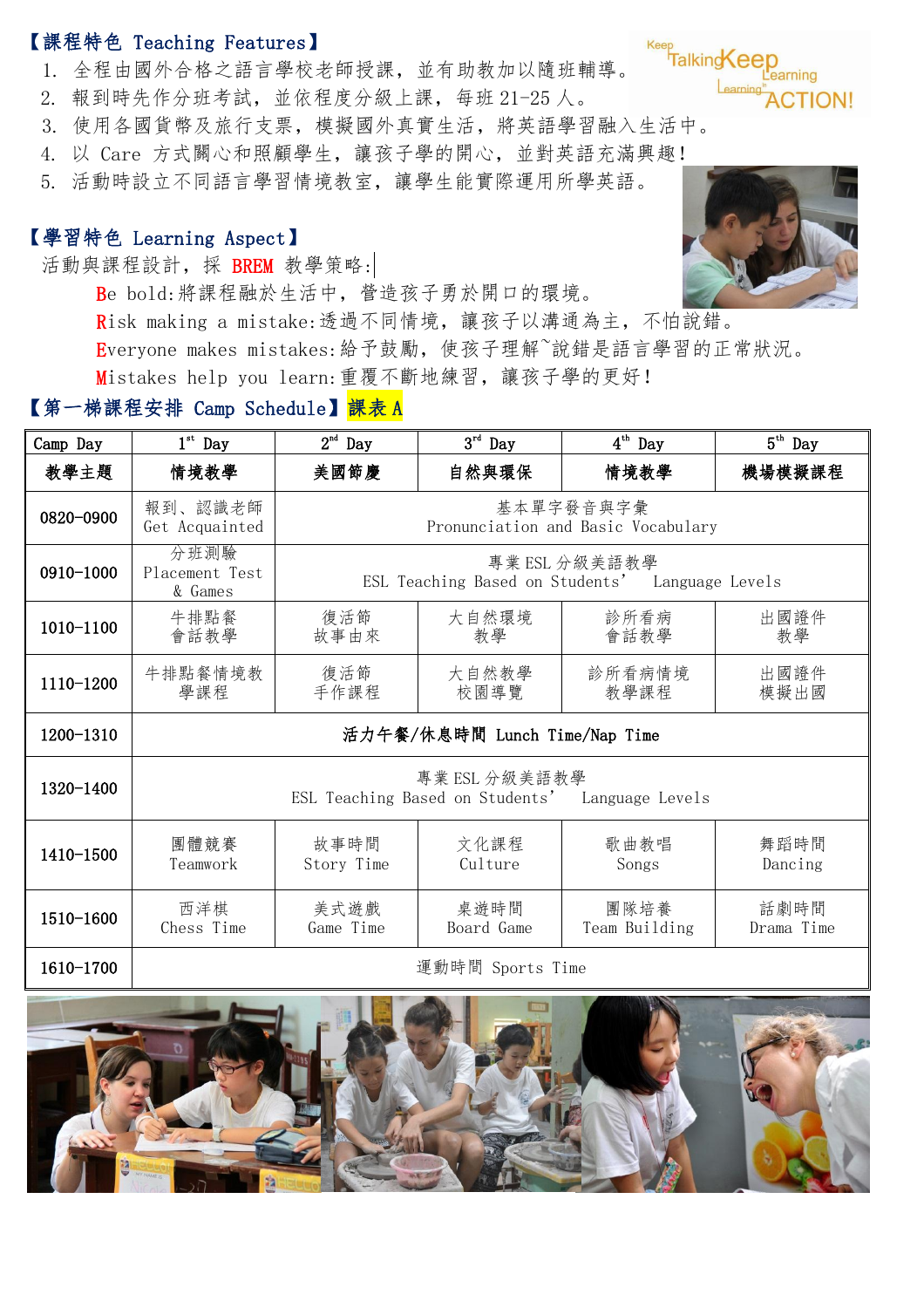# 【第二梯課程安排 Camp Schedule】<mark>課表</mark> B

| Camp Day  | $1st$ Day                                                        | $2nd$ Day                                                        | $3^{rd}$ Day       | $4^{\overline{\text{th}}}$ Day | $5^{\text{th}}$ Day |
|-----------|------------------------------------------------------------------|------------------------------------------------------------------|--------------------|--------------------------------|---------------------|
| 教學主題      | 情境教學                                                             | 美國節慶                                                             | 自然與環保              | 情境教學                           | 機場模擬課程              |
| 0820-0900 | 報到、認識老師<br>Get Acquainted                                        | 基本單字發音與字彙<br>Pronunciation and Basic Vocabulary                  |                    |                                |                     |
| 0910-1000 | 分班測驗<br>Placement Test<br>& Games                                | 專業 ESL 分級美語教學<br>ESL Teaching Based on Students' Language Levels |                    |                                |                     |
| 1010-1100 | 飲料甜品<br>點餐會話教學                                                   | 聖誕節<br>故事由來                                                      | 植物的成長<br>教學        | 服飾買賣<br>會話教學                   | 安檢用語<br>教學          |
| 1110-1200 | 飲料甜品<br>情境教學課程                                                   | 聖誕節<br>手作課程                                                      | 植物的成長<br>校園植物觀察    | 服飾買賣<br>情境教學課程                 | 安檢用語<br>模擬出國        |
| 1200-1310 | 活力午餐/休息時間 Lunch Time/Nap Time                                    |                                                                  |                    |                                |                     |
| 1320-1400 | 專業 ESL 分級美語教學<br>ESL Teaching Based on Students' Language Levels |                                                                  |                    |                                |                     |
| 1410-1500 | 團體競賽<br>Teamwork                                                 | 故事時間<br>Story Time                                               | 文化課程<br>Culture    | 歌曲教唱<br>Songs                  | 舞蹈時間<br>Dancing     |
| 1510-1600 | 西洋棋<br>Chess Time                                                | 美式遊戲<br>Game Time                                                | 桌遊時間<br>Board Game | 團隊培養<br>Team Building          | 話劇時間<br>Drama Time  |
| 1610-1700 | 運動時間 Sports Time                                                 |                                                                  |                    |                                |                     |

## 【第三梯課程安排 Camp Schedule】<mark>課表</mark> C

| Camp Day  | $1st$ Day                                                        | $2^{\rm nd}$ Day                                                 | $3^{\rm rd}$ Day   | $4^{th}$ Day          | $5th$ Day          |
|-----------|------------------------------------------------------------------|------------------------------------------------------------------|--------------------|-----------------------|--------------------|
| 教學主題      | 情境教學                                                             | 美國節慶                                                             | 自然與環保              | 情境教學                  | 機場模擬課程             |
| 0820-0900 | 報到、認識老師<br>Get Acquainted                                        | 基本單字發音與字彙 Pronunciation and Basic Vocabulary                     |                    |                       |                    |
| 0910-1000 | 分班測驗<br>Placement Test<br>& Games                                | 專業 ESL 分級美語教學<br>ESL Teaching Based on Students' Language Levels |                    |                       |                    |
| 1010-1100 | 便利商店<br>會話教學                                                     | 萬聖節<br>故事由來                                                      | 垃圾的分類<br>教學        | 銀行換錢<br>會話教學          | 海關英語<br>教學         |
| 1110-1200 | 便利商店<br>情境教學課程                                                   | 萬聖節<br>手作課程                                                      | 地球日<br>愛校園運動       | 銀行換錢<br>情境教學課程        | 海關英語<br>模擬出國       |
| 1200-1310 | 活力午餐/休息時間 Lunch Time/Nap Time                                    |                                                                  |                    |                       |                    |
| 1320-1400 | 專業 ESL 分級美語教學 ESL Teaching Based on Students'<br>Language Levels |                                                                  |                    |                       |                    |
| 1410-1500 | 團體競賽<br>Teamwork                                                 | 故事時間<br>Story Time                                               | 文化課程<br>Culture    | 歌曲教唱<br>Songs         | 舞蹈時間<br>Dancing    |
| 1510-1600 | 西洋棋<br>Chess Time                                                | 美式遊戲<br>Game Time                                                | 桌遊時間<br>Board Game | 團隊培養<br>Team Building | 話劇時間<br>Drama Time |
| 1610-1700 | 運動時間 Sports Time                                                 |                                                                  |                    |                       |                    |